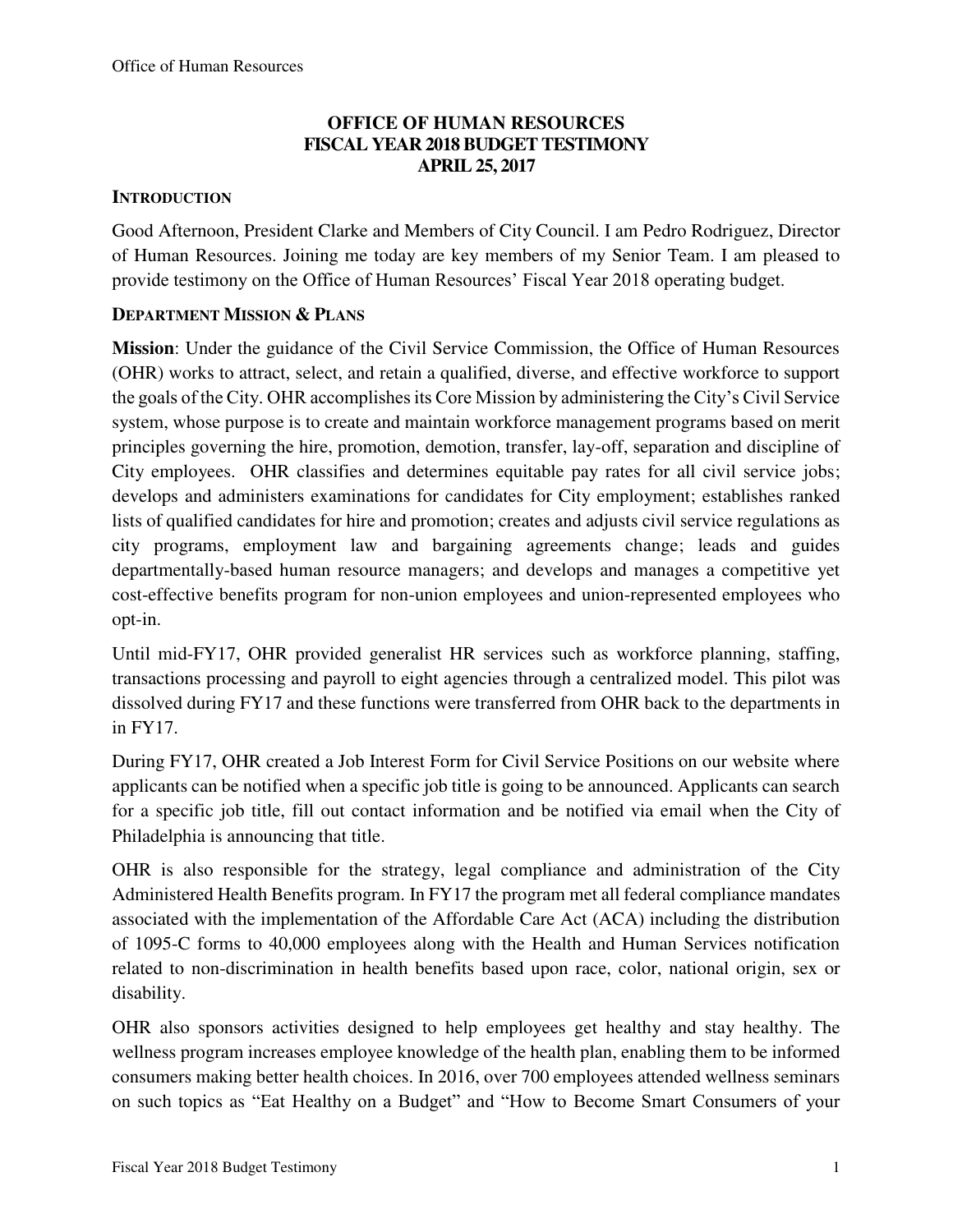Dental Benefits." A bimonthly newsletter was launched to provide ongoing communication and education programming.

The wellness program also requires employees to perform specific wellness activities in order to receive a discount on their employee contributions. A spousal/life partner participation requirement was added in 2015. In 2016, the plan achieved a 43.56% compliance total (inclusive of spouses), a 4.2% improvement over 2015. This achievement places the City of Philadelphia above the national average for wellness programs, which is between 35% and 38%.

The cost of the City's pharmacy benefit has increased by 3%, linked to an increased number of prescriptions per member. The City manages costs through implementation of various strategies such as use of a drug formulary, and targeted management of specialty, opioid and maintenance drugs. City dispensing rates for generic drugs is 84.8%, better than our peer groups. From a maintenance drug perspective, 80% of our members receive their medication renewals within the required time limits.

### **Plans for Fiscal Year 2018**:

- Implement New Procedures for Alternate Job Placement for Employees with Disabilities: OHR plans to list the new regulations for approval in early FY18 and guide the implementation as it rolls out during FY18 and FY19.
- Implement New Test Management System (TMS) for Multiple Choice Written Exams: OHR currently uses proprietary software to develop, classify and store multiple choice questions for written examinations. In FY17, a replacement was purchased which is more compatible with the City's network, offers better data analysis functions and facilitates online testing.
- Family and Medical Leave Act: OHR will be issuing an updated City procedures manual on the Family and Medical Leave Act to reflect updated software systems used for employment transactions and will provide training to City HR staff.
- New Retiree Wellness Program: The retiree population accounts for a large amount of the medical spend of the City Administered Plan. In 2017, the wellness program was rolled out to include all non-Medicare retirees as well as their non-Medicare eligible spouses/life partners. The timing of retiree participation correlates with the six-year anniversary of the wellness program so that new retirees would have participated as active employees. The benefit of retiree inclusion will be early detection of high risk, the ability to understand medical and pharmacy adherence as well as access to coaching support.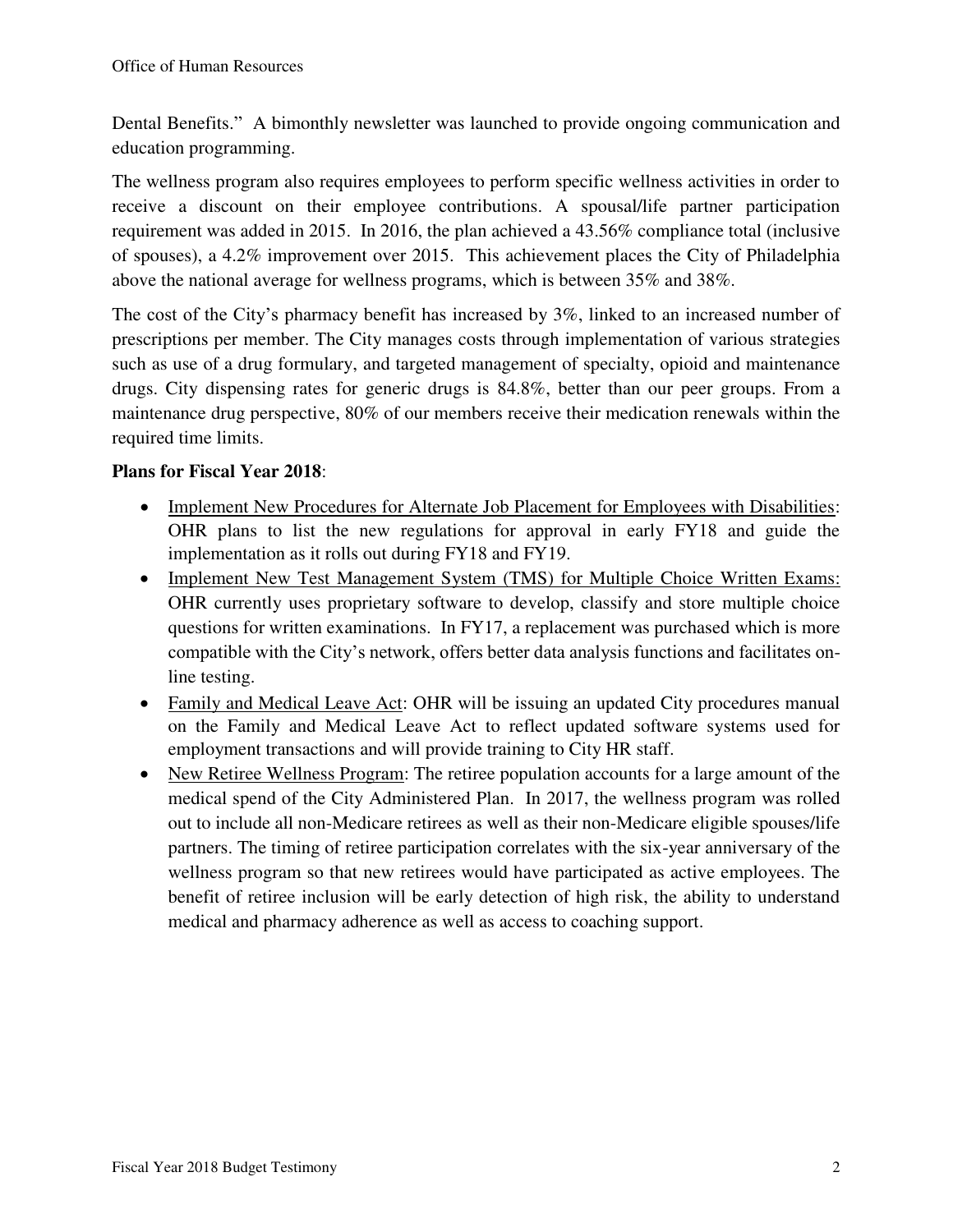## **BUDGET SUMMARY & OTHER BUDGET DRIVERS**

| <b>Staff Demographics Summary (as of December 2016)</b> |           |           |           |           |  |  |  |  |  |
|---------------------------------------------------------|-----------|-----------|-----------|-----------|--|--|--|--|--|
|                                                         | Total     | Minority  | White     | Female    |  |  |  |  |  |
| Number of Full-Time Staff                               | 86        | 65        | 20        | 58        |  |  |  |  |  |
| Number of Civil Service-Exempt Staff                    | 8         | 4         | 4         | 6         |  |  |  |  |  |
| Number of Executive Staff (deputy level                 | 8         |           |           |           |  |  |  |  |  |
| and above)                                              |           |           |           |           |  |  |  |  |  |
| Average Salary, Full-Time Staff                         | \$61,235  | \$58,746  | \$69,327  | \$59,441  |  |  |  |  |  |
| Average Salary, Civil Service-Exempt Staff              | \$117,280 | \$131,324 | \$103,236 | \$114,265 |  |  |  |  |  |
| Average Salary, Executive Staff                         | \$136,360 | \$144,301 | \$122,648 | \$128,118 |  |  |  |  |  |
| Median Salary, Full-Time Staff                          | \$49,321  | \$43,607  | \$65,037  | \$45,000  |  |  |  |  |  |
| Median Salary, Civil Service-Exempt Staff               | \$122,648 | \$122,648 | \$122,648 | \$122,648 |  |  |  |  |  |
| Median Salary, Executive Staff                          | \$122,648 | \$122,648 | \$122,648 | \$122,648 |  |  |  |  |  |

| <b>Employment Levels (as of December 2016)</b>             |                 |          |  |  |  |  |  |  |
|------------------------------------------------------------|-----------------|----------|--|--|--|--|--|--|
|                                                            | <b>Budgeted</b> | Filled   |  |  |  |  |  |  |
| Number of Full-Time Positions                              | 90              | 86       |  |  |  |  |  |  |
| Number of Part-Time Positions                              |                 |          |  |  |  |  |  |  |
| Number of Civil-Service Exempt Positions                   | 8               |          |  |  |  |  |  |  |
| Number of Executive Positions (deputy level)<br>and above) | 8               | 8        |  |  |  |  |  |  |
| Average Salary of All Full-Time Positions                  | \$63,021        | \$61,235 |  |  |  |  |  |  |
| Median Salary of All Full-Time Positions                   | \$49.156        | \$49,321 |  |  |  |  |  |  |

| <b>General Fund Financial Summary by Class</b> |                                 |                                   |                                 |                                             |                                 |                                  |  |  |  |
|------------------------------------------------|---------------------------------|-----------------------------------|---------------------------------|---------------------------------------------|---------------------------------|----------------------------------|--|--|--|
|                                                | FY16 Original<br>Appropriations | FY16 Actual<br><b>Obligations</b> | FY17 Original<br>Appropriations | <b>FY17</b> Estimated<br><b>Obligations</b> | FY18 Proposed<br>Appropriations | Difference: FY18-<br><b>FY17</b> |  |  |  |
| Class 100 - Employee Compensation              | \$5,399,621                     | \$5,313,085                       | \$5,403,578                     | \$5,445,883                                 | \$4,983,106                     | (S462.777)                       |  |  |  |
| Class 200 - Purchase of Services               | \$964,070                       | \$863,348                         | \$952,070                       | \$931,630                                   | \$959,070                       | \$27,440                         |  |  |  |
| Class 300 - Materials and Supplies             | \$65,582                        | \$50,698                          | \$65,582                        | \$65,582                                    | \$65,082                        | $($ \$500)                       |  |  |  |
| Class 400 - Equipment                          | \$4,350                         | \$3,214                           | \$4,350                         | \$4,350                                     | \$4,350                         | \$0                              |  |  |  |
| Class 500 - Contributions                      | \$0                             | \$0                               | \$0                             | \$0                                         | \$0                             | \$0                              |  |  |  |
| Class 700 - Debt Service                       | \$0                             | \$0                               | \$0                             | \$0                                         | \$0                             | \$0                              |  |  |  |
| Class 800 - Payment to Other Funds             | \$0                             | \$0                               | \$0                             | \$0                                         | \$0                             | \$0                              |  |  |  |
| Class 900 - Advances/Misc. Payments            | \$0                             | \$0                               | \$0                             | \$0                                         | \$0                             | -\$0                             |  |  |  |
|                                                | \$6,433,623                     | \$6,230,345                       | \$6,425,580                     | \$6,447,445                                 | \$6,011,608                     | $(\$435,837)$                    |  |  |  |

| <b>Professional Services Contracts Summary</b> |           |           |             |             |             |                       |  |  |  |
|------------------------------------------------|-----------|-----------|-------------|-------------|-------------|-----------------------|--|--|--|
|                                                | FY12      | FY13      | <b>FY14</b> | <b>FY15</b> | <b>FY16</b> | FY17 YTD<br>(Q1 & Q2) |  |  |  |
| Total amount of contracts                      | \$355.819 | \$412,800 | \$443,042   | \$352,000   | \$509,110   | \$383,405             |  |  |  |
| Total amount to M/W/DSBE                       | \$37,500  | \$61,250  | \$50.000    | \$80.000    | \$63,460    | \$50,000              |  |  |  |
| <b>Participation Rate</b>                      | $11\%$    | 15%       | 11%         | 23%         | 12%         | 13%                   |  |  |  |

| <b>M/W/DSBE Contract Participation Goal</b>    |     |     |     |  |  |  |  |  |
|------------------------------------------------|-----|-----|-----|--|--|--|--|--|
| <b>FY16</b><br><b>FY17</b><br><b>FY18</b>      |     |     |     |  |  |  |  |  |
| M/W/DSBE Contract<br><b>Participation Goal</b> | 15% | 20% | 20% |  |  |  |  |  |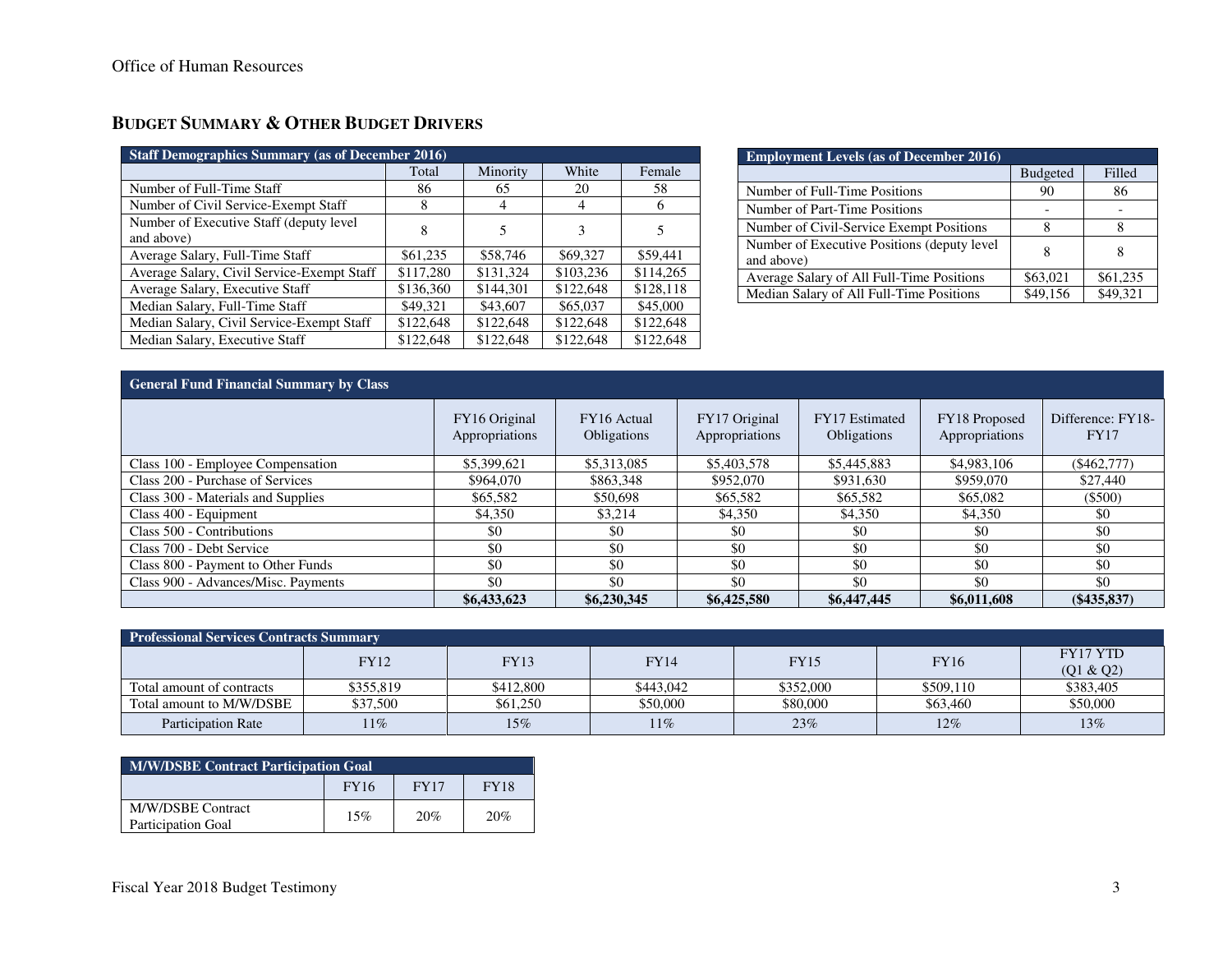#### **PROPOSED BUDGET OVERVIEW**

#### **Proposed Funding Request**:

The proposed Fiscal Year 2018 General Fund budget totals \$6,011,608, a decrease of \$435,837 over Fiscal Year 2017 estimated obligation levels. This decrease is due to the transfer of nine employees formerly providing HR services to eight agencies in a centralized service model back to those agencies. Additionally, the EEO and training functions have been reassigned to the Mayor's Office of Labor Relations; three staff will be transferring in July.

The proposed budget includes:

- \$4,983,106 in Class 100, a \$462,777 decrease over FY17 due to the transfer of functions to other agencies.
- \$959,070 in Class 200, a \$27,440 increase over FY17 due to a large scale oral examination to be administered in FY18.
- $\bullet$  \$65,082 in Class 300, a \$500 decrease over FY17.
- \$4,350 in Class 400, matching the FY17 budget.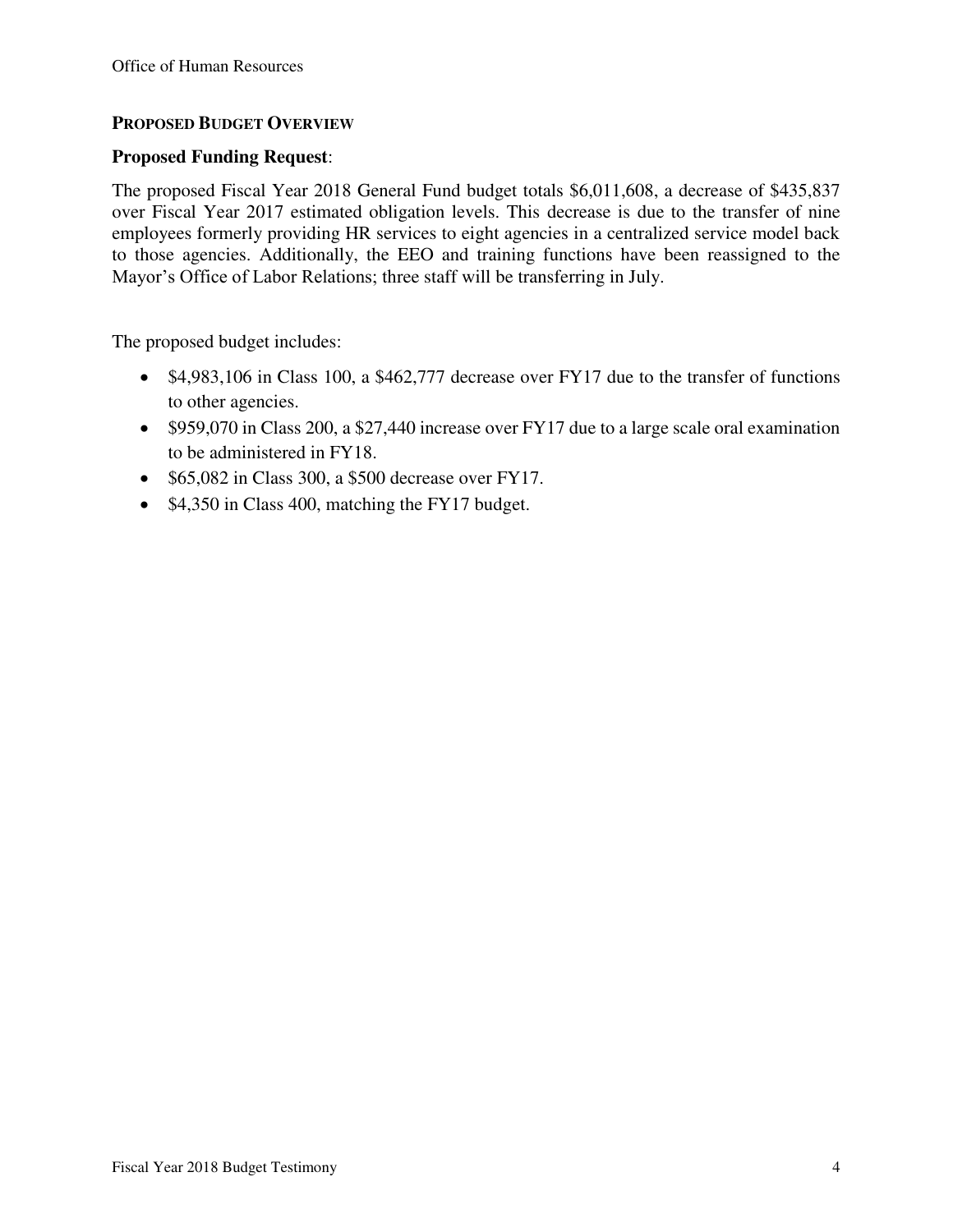#### **STAFFING LEVELS**

The department is requesting 81 budgeted positions for FY18, a decrease of 9 positions from FY17.

This decrease is primarily due to the Strategic Services Division being dissolved as of January 1, 2017. This ended a pilot program in which OHR provided generalist HR services to eight agencies. Also contributing is the transfer of the Equal Opportunity Office and the Training Unit from OHR to the Mayor's Office of Labor Relations.

### **NEW HIRES**

| New Hires (from December 2016 to present) |                                     |  |  |  |  |  |
|-------------------------------------------|-------------------------------------|--|--|--|--|--|
|                                           | <b>Total Number of New</b><br>Hires |  |  |  |  |  |
| Black or African<br>American              |                                     |  |  |  |  |  |
| Asian                                     |                                     |  |  |  |  |  |
| Hispanic or Latino                        |                                     |  |  |  |  |  |
| White                                     |                                     |  |  |  |  |  |
| Other                                     |                                     |  |  |  |  |  |
| Total                                     |                                     |  |  |  |  |  |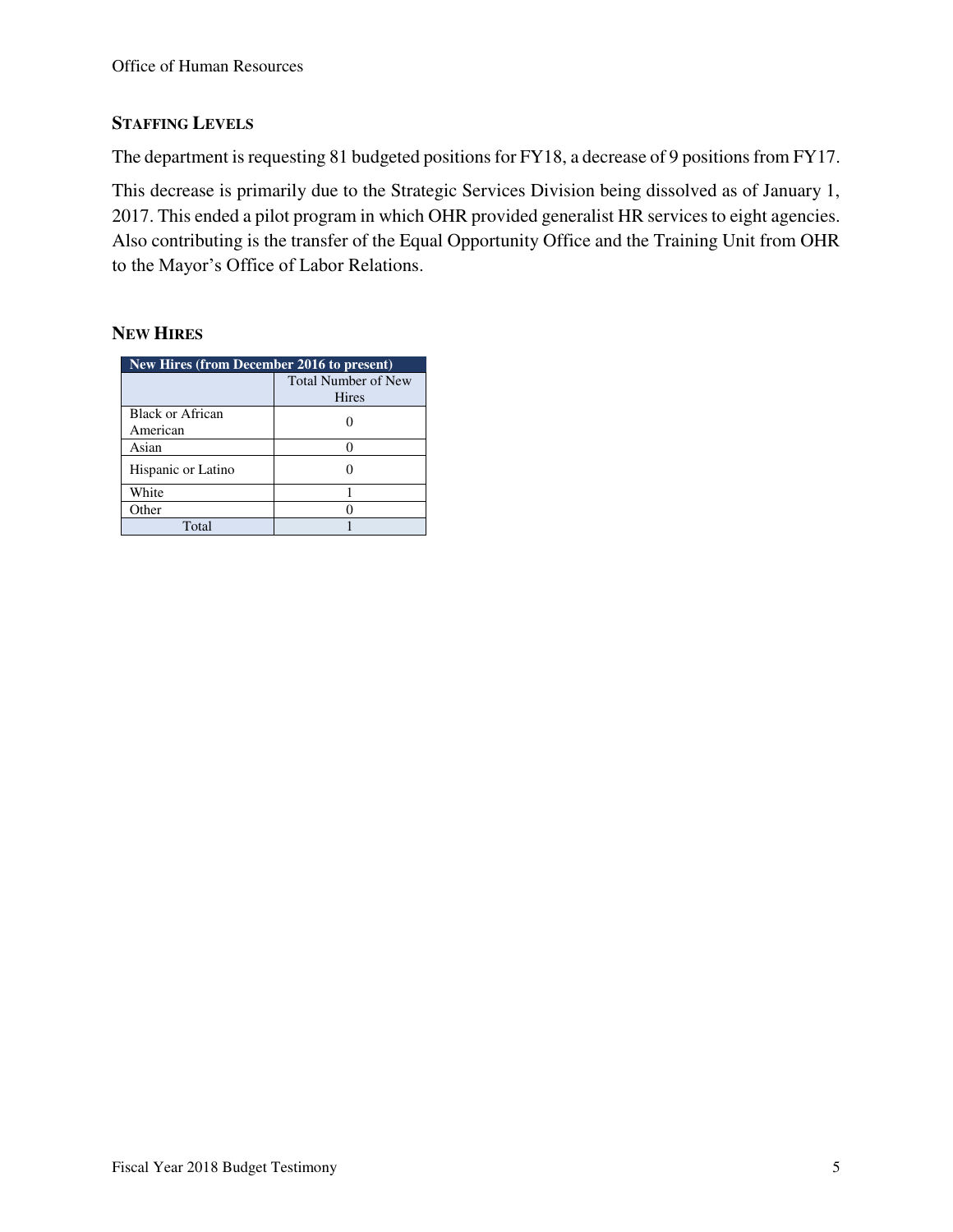### **PERFORMANCE, CHALLENGES, AND INITIATIVES**

| <b>FY18 Performance Measures</b>                              |             |                 |                |                |  |  |  |  |
|---------------------------------------------------------------|-------------|-----------------|----------------|----------------|--|--|--|--|
| Measure                                                       | <b>FY16</b> | <b>FY17 YTD</b> | <b>FY17</b>    | <b>FY18</b>    |  |  |  |  |
|                                                               | Actual      | (Q1 & Q2)       | Estimate       | Target         |  |  |  |  |
| Percent of civil service eligible lists produced on or before | 99%         | 99%             | 95%            | 95%            |  |  |  |  |
| targeted date                                                 |             |                 |                |                |  |  |  |  |
| Average number of days for producing civil service eligible   | 46          | 50              | 50             | <65            |  |  |  |  |
| $list *$                                                      |             |                 |                |                |  |  |  |  |
| Percent of civil service exams administered on published and  | 96%         | 96%             | 95%            | 95%            |  |  |  |  |
| projected target date                                         |             |                 |                |                |  |  |  |  |
| Total cost of City-administered benefits, net benefit cost    | \$79.9M     | N/A             | \$81.2M        | \$85.3M        |  |  |  |  |
| Percent of new hires who have satisfactory or higher          |             |                 |                |                |  |  |  |  |
| performance evaluations and have not been involuntarily       | 93%         | 96%             | 95%            | 95%            |  |  |  |  |
| separated after one year of hire **                           |             |                 |                |                |  |  |  |  |
| Percent of employees and spouses/life partners enrolled in    | $43.7\%$    | N/A             |                | 50%            |  |  |  |  |
| wellness initiatives ***                                      |             |                 |                |                |  |  |  |  |
| Average turnaround days for HR transactions ****              | N/A         | 2               | $\mathfrak{D}$ | $\mathfrak{D}$ |  |  |  |  |
| Number of civil service eligible lists *****                  | 397         | 215             | 420            | 400            |  |  |  |  |

*\* Goal is to maintain at 65 days of the closing of the application period.* 

*\*\* OHR is using this measures to assess the quality of eligibles.* 

*\*\*\* Calculated on calendar year basis. 2017 is the second year for spousal/life partner inclusion. Enrollment data will be available in October. \*\*\*\* Transactions include employee hires, promotions, transfers, leaves of absence, salary changes and separations.* 

*\*\*\*\*\* The number of lists produced annually dependson departmental needs and requests. The number of lists typically varies from 250 to 450.*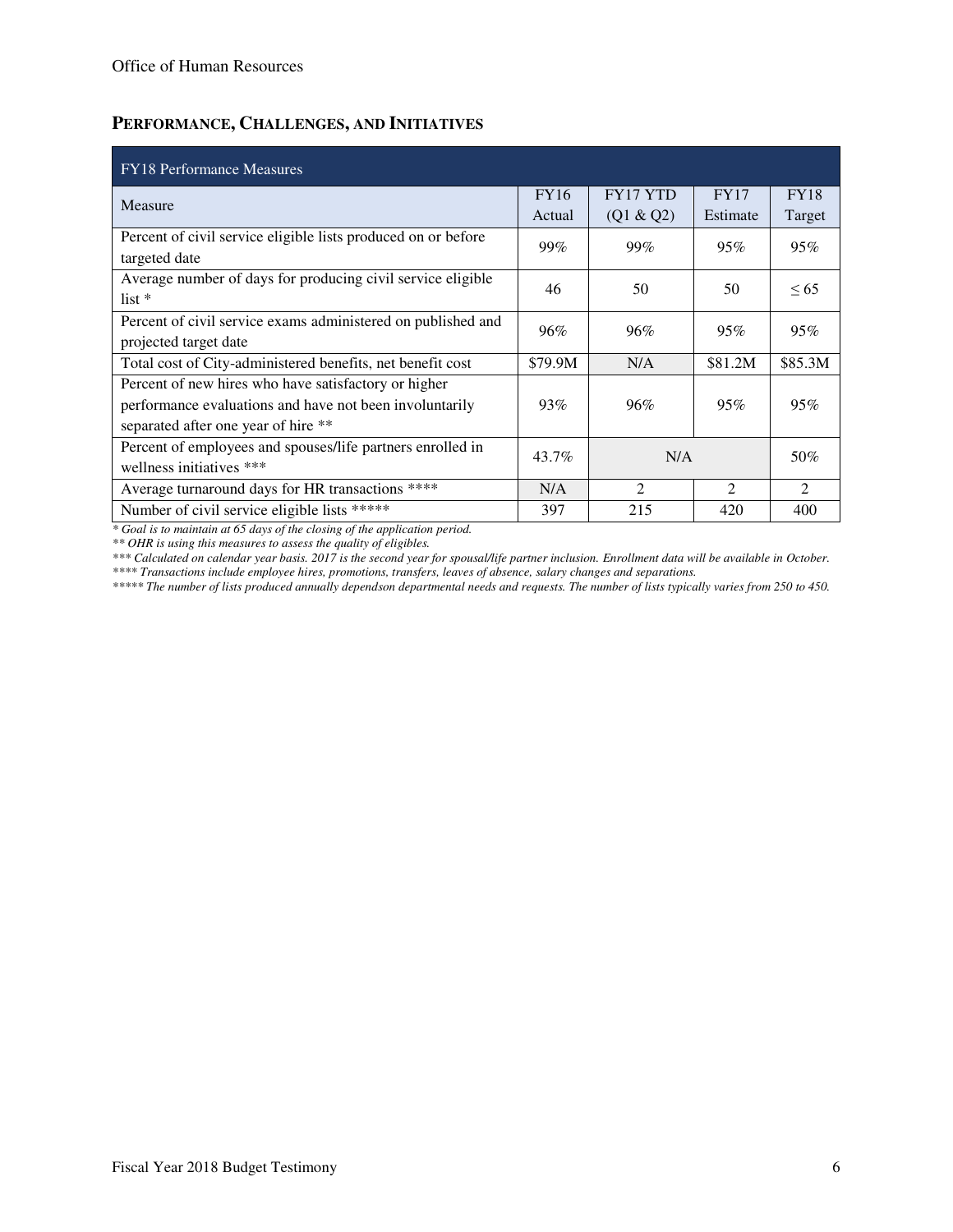Office of Human Resources

# **OTHER BUDGETARY IMPACTS**

# **Federal and State (Where Applicable)**

N/A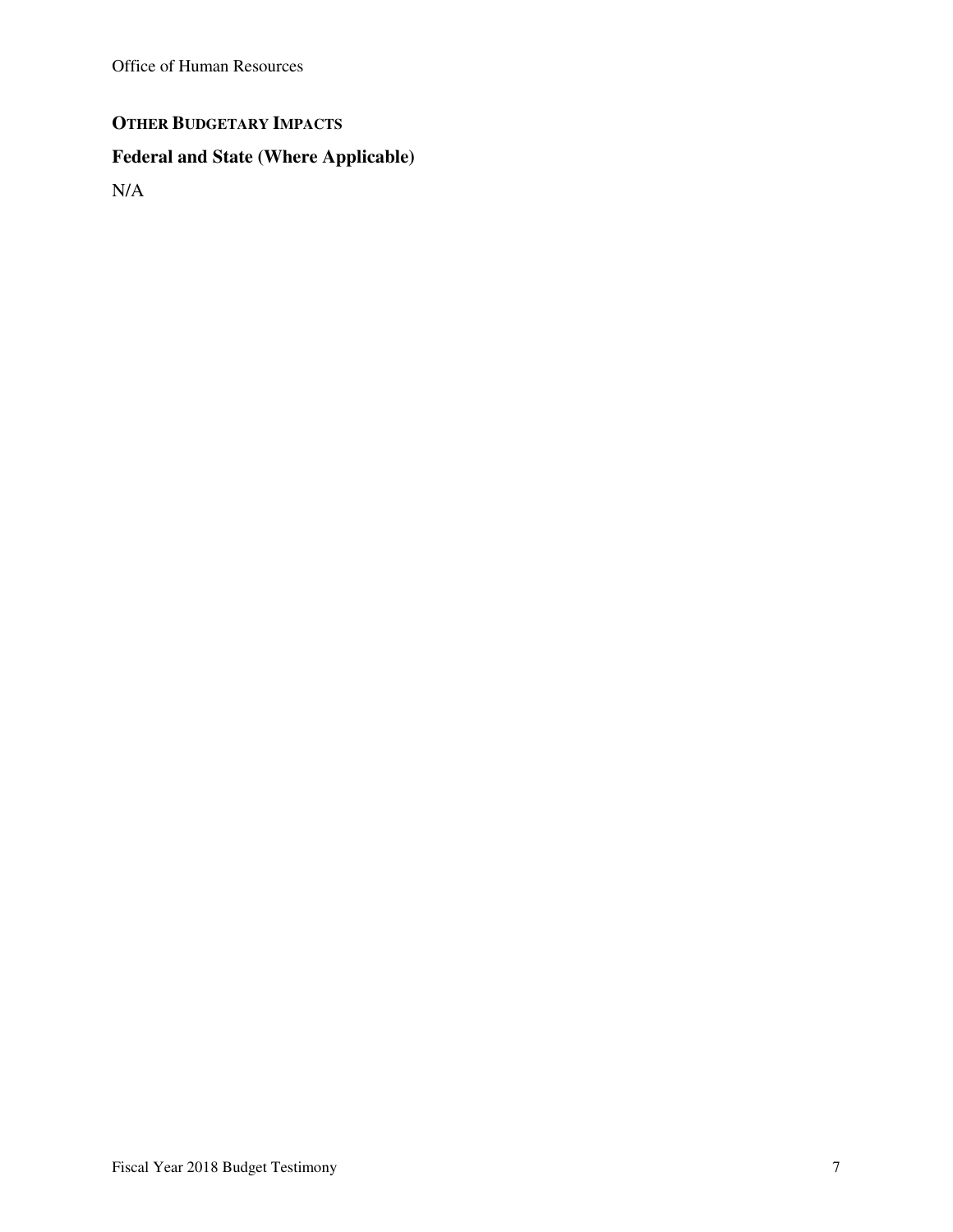### **CONTRACTING EXPERIENCE**

| M/W/DSBE Participation on Large Professional Services Contracts |                                  |                                    |                          |                                  |                                                                  |                                                 |                                          |                                           |                                                |                                                                                               |                                          |
|-----------------------------------------------------------------|----------------------------------|------------------------------------|--------------------------|----------------------------------|------------------------------------------------------------------|-------------------------------------------------|------------------------------------------|-------------------------------------------|------------------------------------------------|-----------------------------------------------------------------------------------------------|------------------------------------------|
|                                                                 | Top Five Largest Contracts, FY17 |                                    |                          |                                  |                                                                  |                                                 |                                          |                                           |                                                |                                                                                               |                                          |
| Vendor<br>Name                                                  | Service<br>Provided              | Dollar<br>Amount<br>of<br>Contract | <b>RFP</b> Issue<br>Date | Contract<br><b>Start</b><br>Date | Ranges in<br><b>RFP</b>                                          | $%$ of<br>M/W/DSBE<br>Participation<br>Achieved | \$ Value of<br>M/W/DSBE<br>Participation | Total $%$<br>Participation<br>- All DSBEs | Total \$ Value<br>Participation<br>- All DSBEs | Local<br><b>Business</b><br>(principal place<br>of business<br>located within<br>City limits) | Waiver for<br>Living Wage<br>Compliance? |
| Aon<br>Consulting                                               | <b>Benefits</b><br>Consultant    | \$250,000                          | 6/20/2013                | 8/1/2016                         | MBE: 15%<br>WBE: Best<br>Efforts<br><b>DSBE: Best</b><br>Efforts | 20%<br>$0\%$<br>$0\%$                           | \$50,000<br>\$0<br>\$0                   | 20%                                       | \$50,000                                       | Yes                                                                                           | N <sub>0</sub>                           |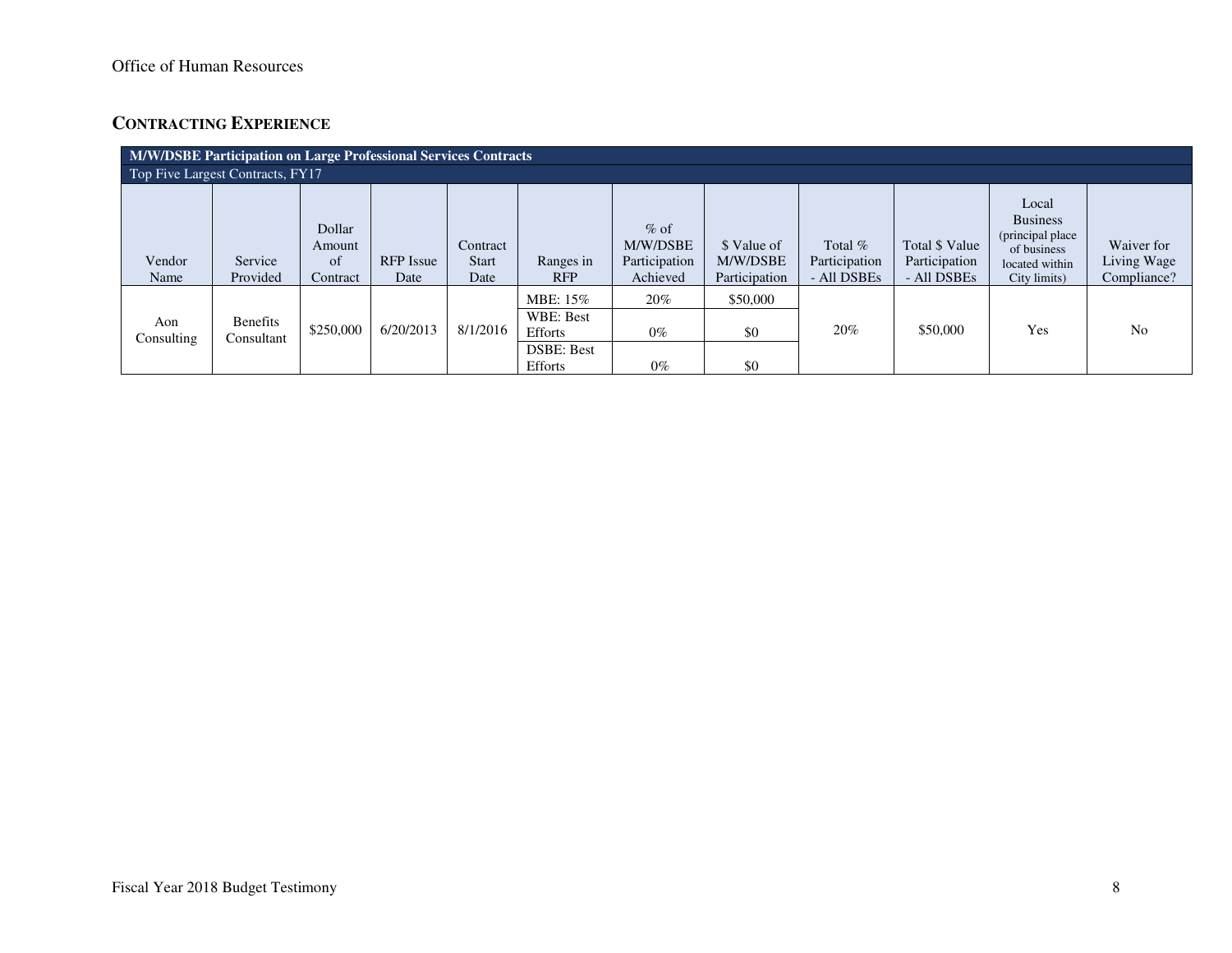## **EMPLOYEE DATA**

|                      | <b>Staff Demographics (as of December 2016)</b> |           |                        |                          |                  |  |  |
|----------------------|-------------------------------------------------|-----------|------------------------|--------------------------|------------------|--|--|
|                      | <b>Full-Time Staff</b>                          |           | <b>Executive Staff</b> |                          |                  |  |  |
|                      | Male                                            | Female    |                        | Male                     | Female           |  |  |
|                      | African-                                        | African-  |                        | African-                 | African-         |  |  |
|                      | American                                        | American  |                        | American                 | American         |  |  |
| Total                | 14                                              | 40        | Total                  | 1                        | 3                |  |  |
| % of Total           | 16%                                             | 47%       | % of Total             | 13%                      | 25%              |  |  |
| Average Salary       | \$59,138                                        | \$58,118  | Average Salary         | \$197,636                | \$131,765        |  |  |
| <b>Median Salary</b> | \$59,321                                        | \$43,058  | <b>Median Salary</b>   | \$197,636                | \$122,648        |  |  |
|                      | White                                           | White     |                        | White                    | White            |  |  |
| Total                | 9                                               | 11        | Total                  | 1                        | $\overline{c}$   |  |  |
| % of Total           | 10%                                             | 13%       | % of Total             | 13%                      | 25%              |  |  |
| Average Salary       | \$68,450                                        | \$70,044  | Average Salary         | \$122,648                | \$122,648        |  |  |
| Median Salary        | \$72,143                                        | \$62,781  | Median Salary          | \$122,648                | \$122,648        |  |  |
|                      | Hispanic                                        | Hispanic  |                        | Hispanic                 | Hispanic         |  |  |
| Total                | 1                                               | 3         | Total                  | 1                        | $\theta$         |  |  |
| % of Total           | $1\%$                                           | 3%        | % of Total             | 13%                      | $0\%$            |  |  |
| Average Salary       | \$130,000                                       | \$53,085  | Average Salary         | \$130,000                | $\blacksquare$   |  |  |
| <b>Median Salary</b> | \$130,000                                       | \$57,384  | Median Salary          | \$130,000                |                  |  |  |
|                      | Asian                                           | Asian     |                        | Asian                    | Asian            |  |  |
| Total                | $\overline{c}$                                  | 1         | Total                  | $\theta$                 | $\boldsymbol{0}$ |  |  |
| % of Total           | $2\%$                                           | $1\%$     | % of Total             | $0\%$                    | $0\%$            |  |  |
| Average Salary       | \$59,708                                        | \$31,761  | Average Salary         | $\overline{\phantom{a}}$ |                  |  |  |
| Median Salary        | \$59,708                                        | \$31,761  | Median Salary          |                          |                  |  |  |
|                      | Other                                           | Other     |                        | Other                    | Other            |  |  |
| Total                | 1                                               | 3         | Total                  | $\Omega$                 | $\theta$         |  |  |
| % of Total           | $1\%$                                           | 3%        | % of Total             | $0\%$                    | $0\%$            |  |  |
| Average Salary       | \$64,037                                        | \$53,782  | Average Salary         |                          |                  |  |  |
| Median Salary        | \$64,037                                        | \$40,955  | Median Salary          |                          |                  |  |  |
|                      | Bilingual                                       | Bilingual |                        | Bilingual                | Bilingual        |  |  |
| Total                | $\overline{4}$                                  | 7         | Total                  | 1                        | 1                |  |  |
| % of Total           | 5%                                              | $8\%$     | % of Total             | 13%                      | 13%              |  |  |
| Average Salary       | \$86,592                                        | \$67,900  | Average Salary         | \$130,000                | \$122,648        |  |  |
| Median Salary        | \$76,165                                        | \$59,890  | <b>Median Salary</b>   | \$130,000                | \$122,648        |  |  |
|                      | Male                                            | Female    |                        | Male                     | Female           |  |  |
| Total                | 28                                              | 58        | Total                  | 3                        | 5                |  |  |
| % of Total           | 33%                                             | $67\%$    | % of Total             | 38%                      | 63%              |  |  |
| Average Salary       | \$62,766                                        | \$59,441  | Average Salary         | \$150,095                | \$128,118        |  |  |
| Median Salary        | \$52,841                                        | \$45,000  | Median Salary          | \$130,000                | \$122,648        |  |  |